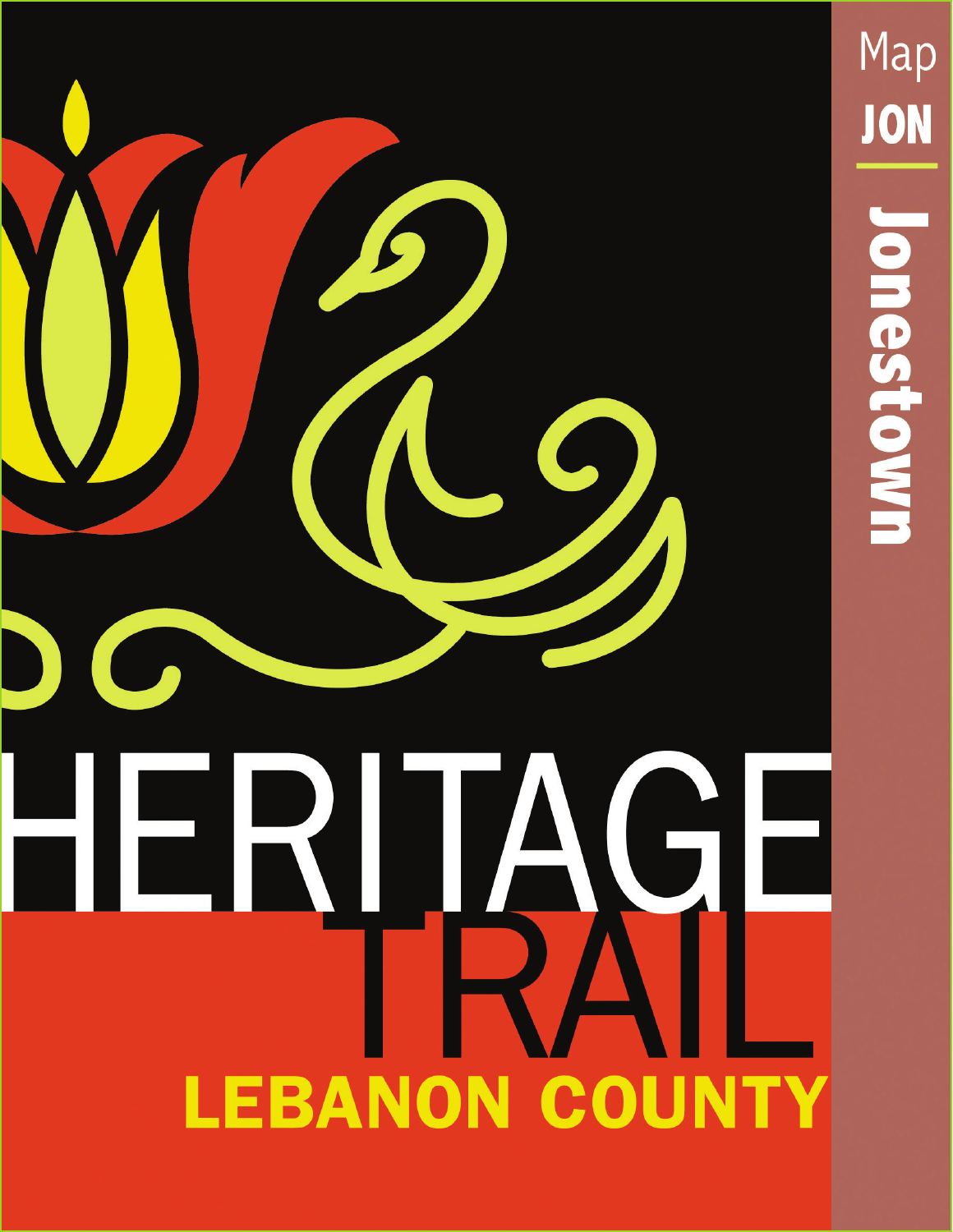Thank you for taking the time to explore historic Jonestown. Imagine a dusty trail with horse-drawn carriages and locals on horseback. Squint your eyes and try to visualize the massive chestnut logs that still exist behind the wood and vinyl siding. Most of the structures on this tour are constructed of hand-hewn logs. Can you tell which ones?

The Borough of Jonestown grew from a 300-acre plot purchased for 60 pounds by William Jones from heirs of the Charles Stout Estate, on June 4, 1761. Jones originally rented the lots to proprietors who were required to construct structures at least 16 feet wide by 20 feet deep. Each structure was to have a good chimney because originally there was no fire department.

Jones called his settlement "Williamsburgh", but after his death in 1771, the name was changed to Jonestown to distinguish it from other Williamsburg's in the colonies. When Lebanon County was formed in 1813, it was Jonestown's state senator Thomas Walker who was expected to bring in the votes for the town to become the county seat. The night before the vote, Walker was invited to the Buck Hotel (Marker #25) where he was seduced into drinking a bit more rum than he could handle. Too drunk to get to Harrisburg the next day, the city of Lebanon won as county seat by a single vote.

Market Street, a main travel route between Harrisburg and New York, and the nearby Union Canal, which operated between 1827 and 1862, brought many travelers through Jonestown. The South Mountain Railroad would have sealed Jonestown's place as a major city in the area. This fabled rail line, which was to connect Harrisburg to Poughkeepsie, New York through Jonestown, went bankrupt before it was completed.

Jonestown has hosted political conventions, parades, traveling entertainers and bands. Cigar and shoe factories, saddle making, leather tanning, lumber, and coal businesses employed many area residents. The Jonestown School, famous for developing some of the finest furniture makers in the colonies, was established on the main square by Christian Seltzer in the late 1700s. A Dower chest made by Christian Seltzer sold at Kleinfelter's Auction house in downtown Lebanon in 2012 for over \$20,000.

The Jonestown Tour begins at the intersection of Market and Lancaster Streets. There is ample parking on the Square.

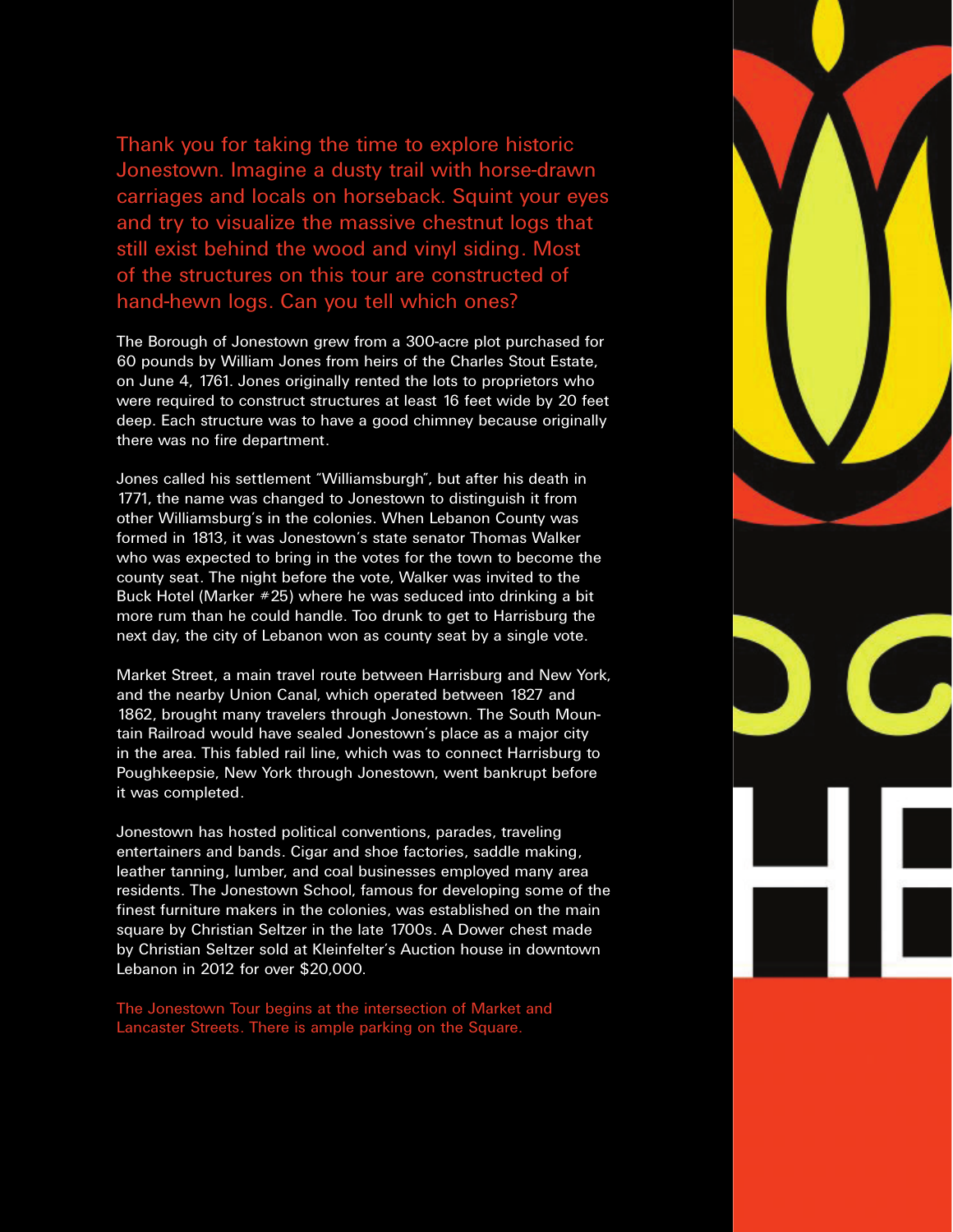

#### **1 Johann Rank Home 9-5-3 W. Market St. (left to right)**

This large log home was owned by successful dower chest painter Johann Rank. It was also home to saddler Josiah H. Rank.

#### **2 Jonestown Post Office 15 W. Market St.**

A smaller building used as a post office was once at this location. Aaron Yerger made two trips daily from the railroad station to drop off passengers and mail here. In the current building, Heilman "Heimy" Rank sold tobacco smoked candies among other items.

#### **3 P.O.S. of A. Hall 19 W. Market St.**

The original building was the first home of the Jonestown Fire Company, officially organized in 1803. William Rank and Henry and William Heilman, took a team of horses to Philadelphia to purchase the first hand pump used by the "bucket brigade" for 130 years. This building was later the office for the Justice of the Peace and tinsmith William Leffler. The P.O.S. of A. (Patriotic Order of the Sons of America), a fraternal organization founded in 1847 to promote patriotism, rebuilt this building in 1911. The group disbanded after World War II.

#### **4 David S. Rank Residence 31 W. Market St.**

David S. Rank fought in the Civil War, was a teacher, sheriff's deputy, treasurer of Lebanon Fire Insurance Co, founding director of Jonestown Bank and superintendent of Lebanon Ice Co. The brick mansion, now clad with simulated stone, was built in the late 1700s. His father, David M., was the wealthiest citizen in Jonestown, almost

three times wealthier than the second wealthiest citizen.

#### **5 Town Hall, 37 W. Market St.**

The former Town Hall was the site of the first Jonestown Bank. The present building was constructed in 1917 as a fire hall where the first floor housed the fire apparatus. In addition, the building also served as a polling/voting place and the borough office. The second floor was a meeting place, classroom and courtroom. The basement housed a temporary jail. "Hobos" slept in the jail when they passed thru the town and the inebriated slept there till sober.

## **6 David Smith Residence 41 W. Market St.**

David Smith was a farmer and merchant.

### **7 White Horse Tavern 109 W. Market St.**

In 1788, on the site of the current parking lot, was home to Thomas Lesher's White Horse Tavern, which hosted large cattle and horse sales, numerous wagon circuses, medicine shows and vaudeville entertainers that came to town. The Tavern was granted the first liquor license issued by the Lebanon County court. In 1911 Jonestown United Methodist Church was built on land donated by Dr. George F. Bender who requested payment of a single red rose each year. Red Rose Day is still observed on the second Sunday in June.

### **8 Gerhart Bakery 121 W. Market St.**

The bakery which specialized in Sunnyboy Bread was started by Ed Shaud in 1892 and was in operation until 1960.

#### **9 Jonestown's First Post Office 137 W. Market St.**

Jonestown's first post office was established here in 1802. John Bickel was the town's first postmaster appointed by President Jefferson. Lightning rod agent, John Souders also lived here.

## **10 Dr. George F. Bender Residence 151-149 W. Market St.**

Dr. George F. Bender was a successful pharmacist who donated land to the Methodist Church in payment of one red rose a year.

#### **11 Dr. Jacob Cooper Residence 153 W. Market St.**

Physician Jacob Cooper employed and boarded several white male and female domestic servants. His services included bleeding his patients to cleanse their impurities.

## **12 Christian D. Zehring Residence 201 W. Market St.**

Christian D. Zehring was a conveyancer as well as Justice of the Peace off and on from 1867-1883.

#### **13 Moses F. Arndt Residence 211 W. Market St.**

Moses F. Arndt was a farmer and Justice of the Peace from 1873-1877.

#### **14 Isele Residence 231- 229 W. Market St.**

Originally, #229 was a 4-room log cabin built in 1829. In 1900, a big "X" was scrawled on the side bay window at #231 so arriving train hoppers could get free meals from Annie Isele. Evelyn Isele is a respected and published author of Jonestown history.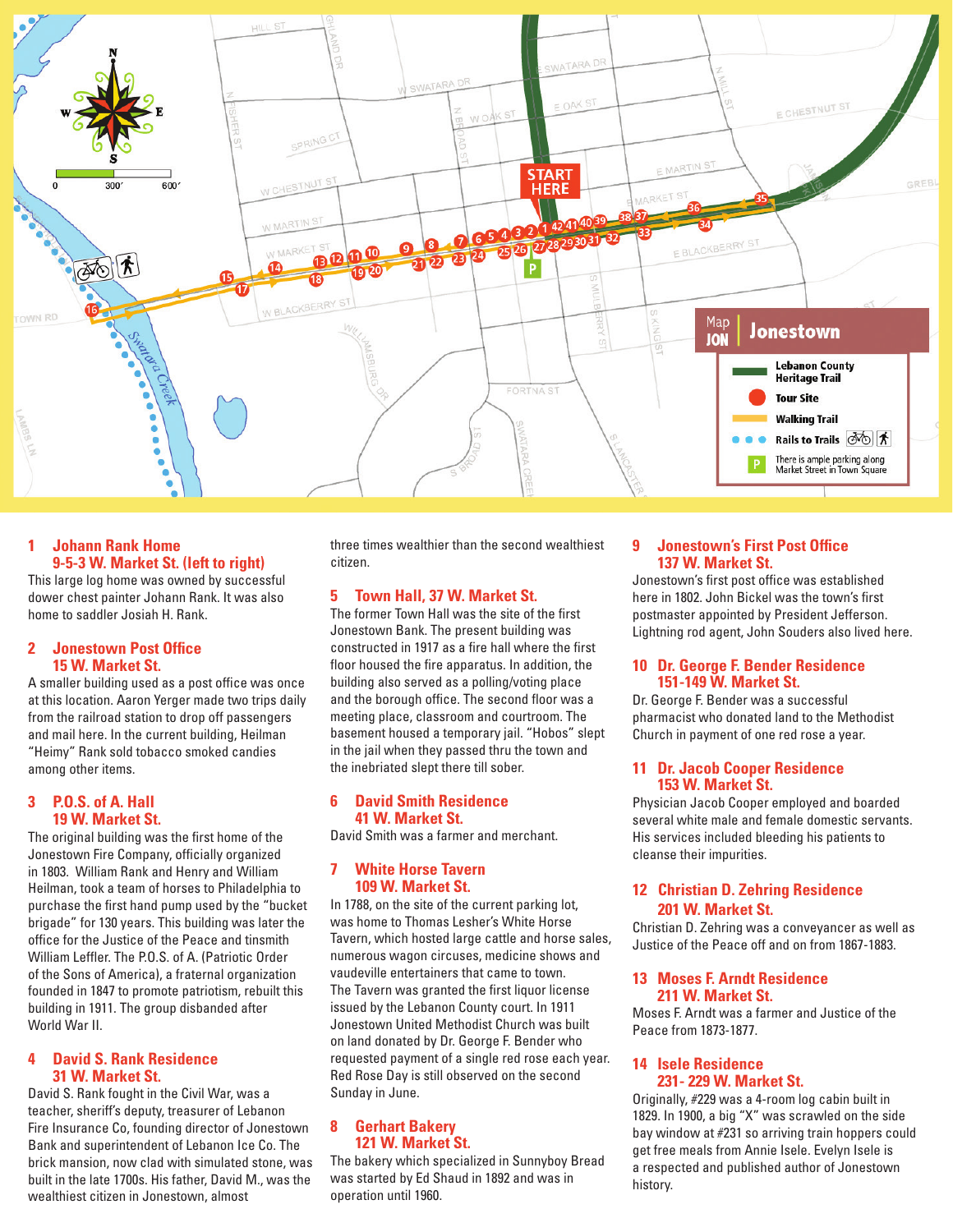## **15 John Arndt Residence 315 W. Market St.**

This is the last building standing of the former Fisher & Arndt Tannery. The tall square stack was removed in 1925, but the vats are still visible. John Arndt was the third most-wealthy Jonestown citizen.

## **16 Mansion House/Hotel or Washington House 413 W. Jonestown Rd.**

The train depot of the Pennsylvania & Reading Railroad was once adjacent to the Mansion House/Hotel. George F. Meily, who worked in coal had a farm across the street, was the Captain of Company B during the Civil War. At least 10 acres of Italian-quality marble was found on the farm while workers were widening the Union Canal before it was destroyed by flood.

## **17 Simon Desh's Shoe Shop 310 W. Market St.**

Shoemaker Simon Desh and others also operated this shoe shop as a travelers' roadhouse. Townsfolk would gather in rows of chairs in the home to watch burlesque and other shows that came to town.

### **18 David Earnest Residence 216 W. Market St.**

Built in 1835, this was the home of coachmaker Harrison D. Lord. In the early 1900s, lamplighter David Earnest of the State Highway Department lived here. Every evening he would climb a ladder to light every oil lamp along the street. Every morning he would turn them out, trim the wicks, clean the globes and refill the lamps with oil.

### **19 Dr. Daniel S. Cooper Residence 162 W. Market St.**

Dr. Daniel S. Cooper was a physician and the fifth wealthiest citizen. His services included bleeding his patients to cleanse their impurities.

## **20 John Souder Residence 156 W. Market St.**

John Souder lived to be nearly 100. He made tin roofs, stovepipes and coal cooking stoves. The original log home burned and was rebuilt.

## **21 Henry Heilman Residence 124 W. Market St.**

Henry Heilman was a founding director of Jonestown Bank and the forth wealthiest citizen of Jonestown. In 1879, the log cabin was torn down. Dr. Himmelberger had 100,000 bricks made for the new home in J. H. Shaud's local brickyard. He operated his drug store here.

## **22 German Reformed Church 120 W. Market St.**

This land was deeded from founder William Jones in 1765 to the German Reformed Church and now St. John's UCC. Originally used by both the Lutheran and Reformed congregations, in 1899 they began having services in English twice a month. After a fire at the United Brethren Church in 1910, that congregation temporarily used the property when not being used by the host

parishioners. The rent for the Brethren congregation was one third of the cost of the janitor and coal.

# **23 Henry Lesher Residence 108 W. Market St.**

Built in 1832, this home was owned by Henry & Caroline Lesher. The house has a roll up door in back to better protect the home from Indian attacks.

## **24 Major Thomas Lesher Residence 48 W. Market St.**

Major Thomas Lesher fought in the War of 1812. Another owner was John Seltzer, a founding director of Jonestown Bank and state representative from 1852-1853. This building was later used as a funeral home.

# **25 Buck Hotel 32 W. Market St.**

The Buck Hotel was the social center of town because of its piano parlor. Mourners gathered here for a meal after local funerals. Sleigh rides also began here in the winter. Without a public water system until 1910, one of the three public water pumps was located outside along the street. Former owners included Titus H. Rank and Harrison Shartle. Harrison was thrown by a horse which was scared by a train. His leg was amputated after the accident and was buried between his parents in the Reformed Cemetery. Upon his death, however, Harrison was buried in the Lutheran Cemetery.

## **26 Heim, Barry and Phillips Residences 14-20-24 W. Market St. (left to right)**

Postmaster Jefferson Heim resided and ran the Jonestown post office at #14. Resident, Dr. William A. Barry, who resided at #20 was a local physician as well as Justice of the Peace from 1867-1873. Clothier and founding director of Jonestown Bank, John Phillips lived at #24.

### **27 Simon Boltz Residence 10 W. Market St.**

Simon Boltz was a shoemaker and Lebanon County Commissioner for several terms.

### **28 Christian Seltzer Dower Chests 2 W. Market St.**

Formerly owned by Christian Seltzer, Sr. and Christian Seltzer, Jr., the property is the current location of Jonestown Bank & Trust Co. In the late 1700s, the Seltzers made dower chests with three panels of painted flowers. His chests are on display at the Smithsonian Institute and the Museum of Art in New York.

## **29 Heilman House 6 E. Market St.**

This hotel was run by Simon Heilman and later Jeremiah Heilman, who fought in the Civil War and was a fire insurance agent and innkeeper. Sleigh rides used to begin here in the winter. One of the three public water spigots/ pumps was located outside. In 1911, this building housed the town's telephone switchboard. While Jonestown Bank resided here, a robbery took place in 1931.

# **30 Infilled House 8 E. Market St.**

After the Heilman House was rebuilt from a fire in the 1860s, this space was infilled with one room on the first floor for business use and a false front at the second floor level.

## **31 Hon. Thomas Walker Residence 16 E. Market St.**

Thomas Walker was a liquor dealer, U.S. assessor and one-term member of the state House of Representatives from 1891-1893. Rep. Walker was to bring in the vote for Jonestown to become the county seat. He was encouraged to get drunk the night before and never made it to Harrisburg for the vote.

## **32 Henry C. Philips Residence 32-30 E. Market St.**

Henry was the first bank cashier at Jonestown Bank.

## **33 Col. Valentine Shouffer Residence 100 E. Market St.**

Col. Valentine Shouffer built this home in 1809. He fought in the Revolution where he was captured, but escaped.

### **34 Jonestown Polling Place 128 E. Market St.**

A 10'x20' shed was built by John Wenger on this property solely as a voting place and was used for one hundred years, until 1916.

#### **35 Michael Mohn Residence 165 E. Market St.**

Michael Mohn was a laborer and nationally recognized poet.

## **36 Peter Freylinghouser Residence 129 E. Market St.**

Mr. Freylinghouser, a carpenter and fire insurance agent, was elected county commissioner in 1847.

### **37 Zion Lutheran Church 103 E. Market St.**

The original land was purchased from Jesse Jones, grandson of William Jones. The original congregation was started in 1735 by Rev. John Caspar Stoever, who in 1733 was the second Lutheran pastor ordained in America. The cornerstone of the 1792 structure was laid by the son of Rev. Henry Melchior Muhlenberg. The second pastor, Frederick Melzheimer, chaired a committee that determined all services, meetings and business of the Lutheran Churches must be done in German. He also authored a book "Insects of PA" containing 5,302 species and 14,774 specimens. Since free public school began using English, the seventh pastor William Gerhardt (1817-1917) was the first to preach regularly in both English and German. Services in German were discontinued in 1918. The eighth pastor, Franklin Schantz, was a co-founder of the Lebanon County Historical Society. An elevator was installed in 1988.